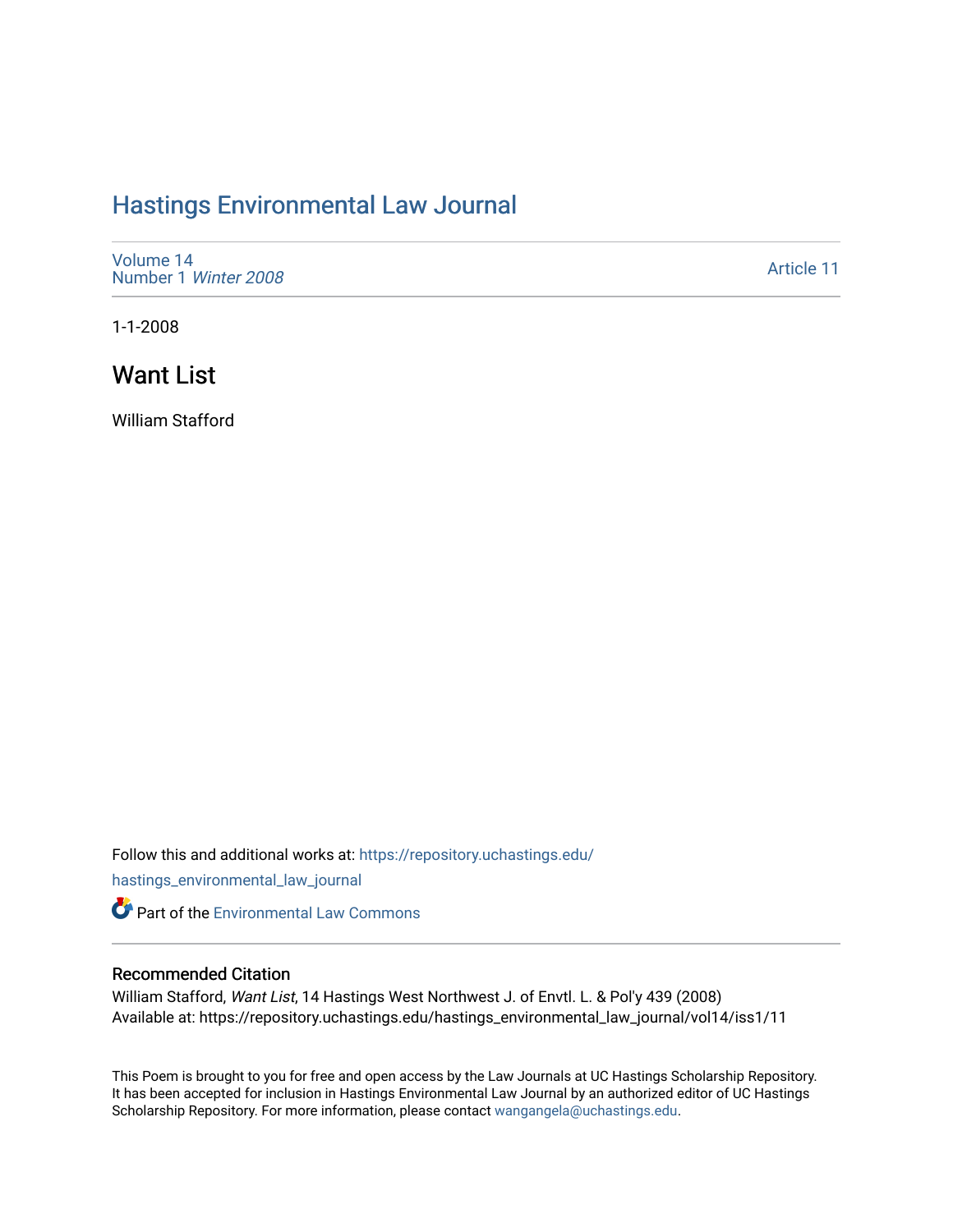## **Want List**\*

*William Stafford*

Bring me the Cascades. Bring that bend by The Dalles on the Columbia. Over Sherars Bridge show me the salmon. Put some sage in the car when we drive to Burns.

When the snows begin, clean off the windshield with a pine branch and be sure to carry a thermos of coffee. Let the far trees bow low.

Then the sound, the long sigh the wind makes when it passes through leaves. You stand there waiting for something. Then a tree nearby says, "Yes."

<sup>\*</sup> From THE LONG SIGH THE WINDS MAKES (Adrienne Lee Press 1991); permission from the William Stafford Archive.